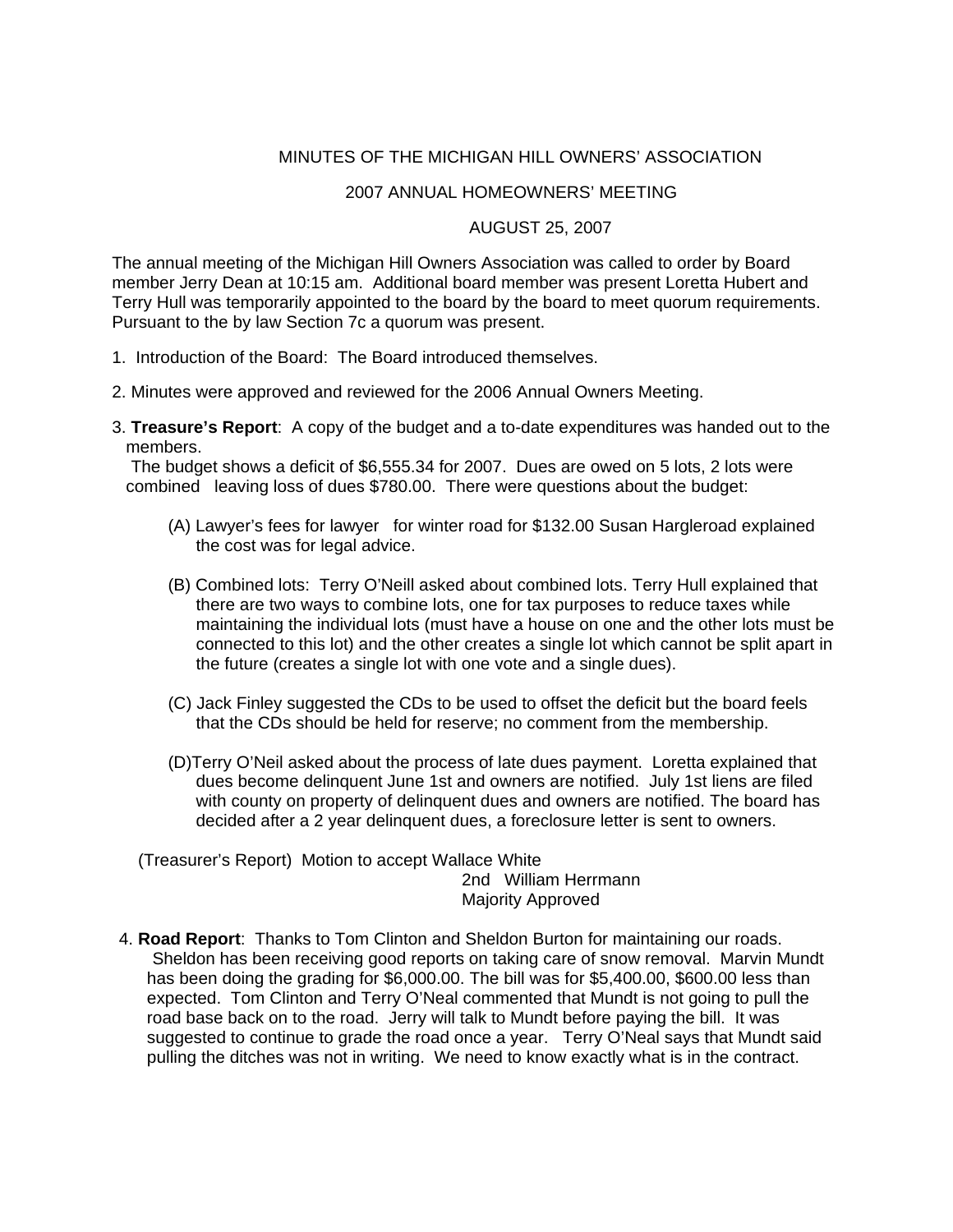Beverly Matluik liked the wider roads because she has found the roads were getting narrower and narrower.

Anyone can dig trees 10" from the road and please fill the hole afterwards. Spring and fall are the best times to dig.

- 5. **Cell Tower**: Larry McClymonds gave a written report stating that Comnet is interested and are reviewing possible locations. There is nothing definite with Comnet and no information regarding revenue. Larry is still working on it. Cannot be put on private property and be disguised. Hopefully it will be on MHOA out lot ultimate decision will be brought to homeowners.
- 6. **ACC Report**: ACC committee presented a handout of records from August 2006-2007. Request for approval were made for 1 house, 4 houses and garages, 1 shed, 3 added decks, 2 repaint house all of which were approved.

 **Fine for By-passing ACC approval process:** The general membership unanimously voted for a flat fine will be assessed to owners that by pass the ACC committee approval under any conditions. This fee amount is to be decided by the new board of directors. The fine will be included in the by-laws and including the effectively date.

**Trailers**: If you have a building permit you can have a trailer on your lot while you are building. If you have a lot you can park trailer on it but must remove it when you leave. If you have a home you can park a trailer on your lot and it must be currently licensed.

The Subaru on lot 172 was reported abandoned and will be taken care of.

## **No four wheelers or motorized vehicles of any kind are permitted on the outlots.**

- 7. **Annual compliance** training: Realtors are supposed to give new owners copies of covenants and by-laws at time of purchase. All property listed for sale must state that the property is in a Colorado Common Interest Community.
- 8. **NewBusiness**:

 **Winter Road Project and Study**: Costs and working with the county were explained and discussed thoroughly. The general membership determined that they did not want to proceed any further into the study or construction of a winter road. It was suggested by William White that road closed signs be posted on both roads approaching the closed roads in the winter at areas where one can turn around and proceed to the South entrance. Motion to accept Wallace White

2<sup>nd</sup> Tom Clinton Majority Approved

 Tom Clinton recommended a snow fence to be put into place and the use of frost text to be used on our culverts.

 Motion to accept Tom Clinton 2<sup>nd</sup> Wallace White Majority Approved